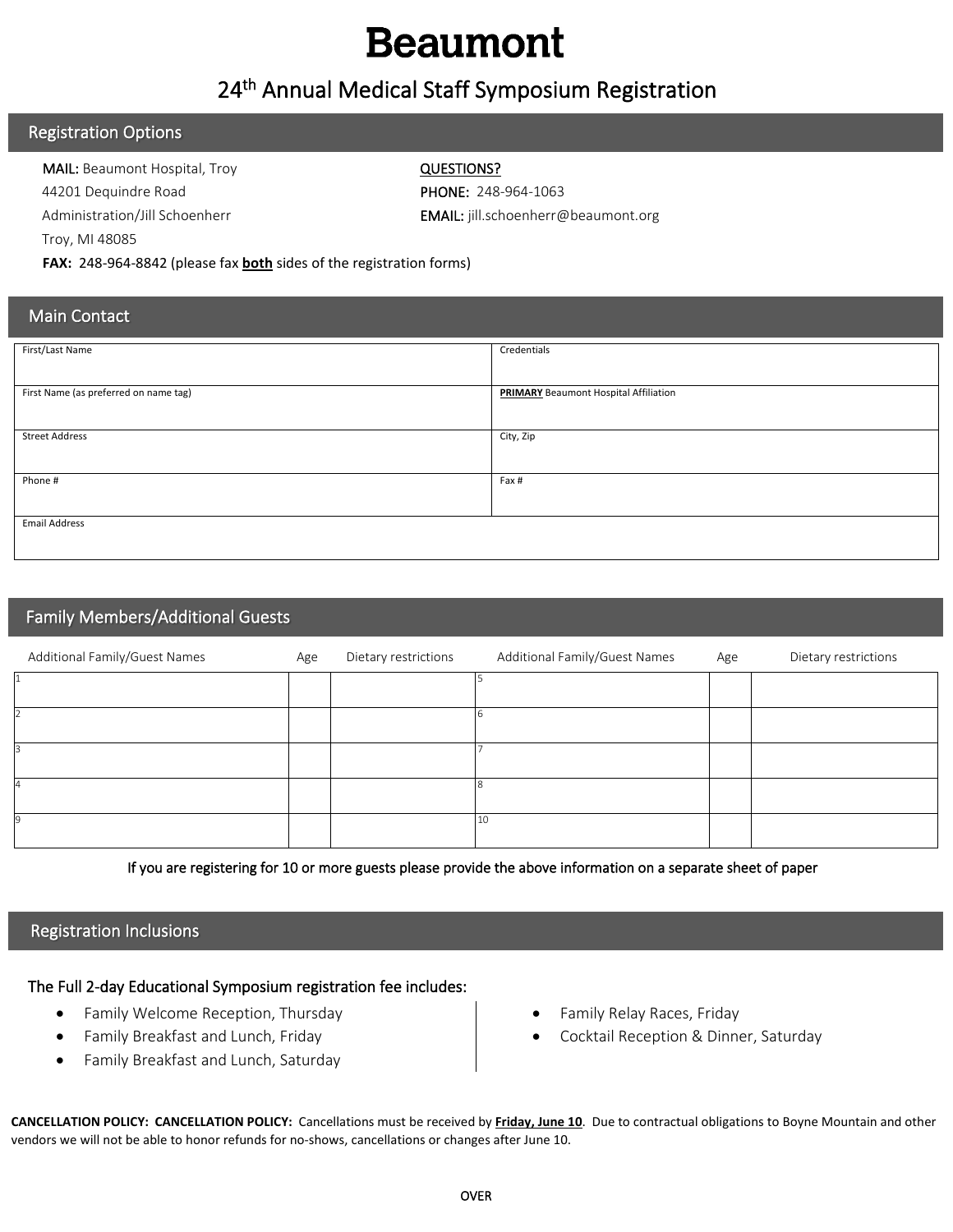| 2-Day Registration Fees (Thursday evening, June 16 - Saturday evening, June 18)                                                                                                                                                                                                                                              |                                                      |                                                            |    |  |  |
|------------------------------------------------------------------------------------------------------------------------------------------------------------------------------------------------------------------------------------------------------------------------------------------------------------------------------|------------------------------------------------------|------------------------------------------------------------|----|--|--|
| Physician or Administrator                                                                                                                                                                                                                                                                                                   |                                                      | Resident/Fellow/Advanced Practice Provider/Medical Student |    |  |  |
| \$300 per person                                                                                                                                                                                                                                                                                                             | \$125 per person                                     |                                                            |    |  |  |
| \$150 per spouse/adult guest                                                                                                                                                                                                                                                                                                 | \$75 per spouse/adult guest                          |                                                            |    |  |  |
| \$50 per child 12 years & older                                                                                                                                                                                                                                                                                              | \$25 per child 12 years & older                      |                                                            |    |  |  |
| N/C per child 11 years & under                                                                                                                                                                                                                                                                                               | N/C per child 11 years & under                       |                                                            |    |  |  |
| <b>Physician or Administrator</b>                                                                                                                                                                                                                                                                                            |                                                      | Resident/Fellow/Mid-Level Provider/Medical Student         |    |  |  |
| $\mu$ # of people @ \$300 per person                                                                                                                                                                                                                                                                                         |                                                      | $\frac{1}{2}$ # of adults @ \$125 per person               |    |  |  |
| $\equiv$ # of people @ \$150 per person<br>_____# of people @ \$75 per person                                                                                                                                                                                                                                                |                                                      |                                                            |    |  |  |
| t of children 12 years & older @ \$50 per child                                                                                                                                                                                                                                                                              |                                                      | # of children 12 years & older @ \$25 per child            |    |  |  |
| # of children 11 years & under @ N/C per child                                                                                                                                                                                                                                                                               |                                                      | = # of children 11 years & under @ N/C per child           |    |  |  |
| Registration Total <b>Manufact Clubses</b> (Please carry this amount down to the Conference Registration Total below)                                                                                                                                                                                                        |                                                      |                                                            |    |  |  |
| 1-Day Registration Fees (Friday, June 17 or Saturday, June 18)                                                                                                                                                                                                                                                               |                                                      |                                                            |    |  |  |
| Physician or Administrator:                                                                                                                                                                                                                                                                                                  | \$100 per person/adult                               | Resident/Fellow/Mid-Level Provider/Medical Student:        |    |  |  |
| \$150 per person<br>\$75 per spouse/adult guest                                                                                                                                                                                                                                                                              | \$50 per person                                      |                                                            |    |  |  |
| \$35 per guest 12 years & older                                                                                                                                                                                                                                                                                              | \$15 per guest 12 years & older                      |                                                            |    |  |  |
| N/C per child 11 years & under                                                                                                                                                                                                                                                                                               | N/C per child 11 years & under                       |                                                            |    |  |  |
| Physician or Administrator:                                                                                                                                                                                                                                                                                                  |                                                      | Resident/Fellow/Mid-Level Provider/Medical Student:        |    |  |  |
| # of people $@$ \$150 per person                                                                                                                                                                                                                                                                                             | # of adults @ \$100 per person                       |                                                            |    |  |  |
| # of adults @ \$75 per person<br># of adults @ \$50 per person                                                                                                                                                                                                                                                               |                                                      |                                                            |    |  |  |
| # of children 12 years & older @ \$35 per child                                                                                                                                                                                                                                                                              | ____ # of children 12 years & older @ \$15 per child |                                                            |    |  |  |
| # of children 11 years & under @ N/C per child                                                                                                                                                                                                                                                                               | # of children 11 years & under @ N/C per child       |                                                            |    |  |  |
|                                                                                                                                                                                                                                                                                                                              |                                                      |                                                            |    |  |  |
| Registration Total <b>Network</b> (Please carry this amount down to the Conference Registration Total below)                                                                                                                                                                                                                 |                                                      |                                                            |    |  |  |
| <b>Payment Method</b>                                                                                                                                                                                                                                                                                                        |                                                      |                                                            |    |  |  |
| Check payable to: WBH, Troy Medical Staff Fund                                                                                                                                                                                                                                                                               | Credit Card:                                         | AMX<br><b>MC</b><br>Visa                                   |    |  |  |
| 4-Digit Exp. Date:<br>Account #:                                                                                                                                                                                                                                                                                             |                                                      |                                                            |    |  |  |
|                                                                                                                                                                                                                                                                                                                              |                                                      |                                                            |    |  |  |
|                                                                                                                                                                                                                                                                                                                              |                                                      |                                                            |    |  |  |
|                                                                                                                                                                                                                                                                                                                              |                                                      |                                                            |    |  |  |
|                                                                                                                                                                                                                                                                                                                              |                                                      |                                                            |    |  |  |
|                                                                                                                                                                                                                                                                                                                              |                                                      | Conference Registration Total                              | \$ |  |  |
| CANCELLATION POLICY: CANCELLATION POLICY: Cancellations must be received by Friday, June 10.<br>Total from Optional Activities Form<br>Due to contractual obligations to Boyne Mountain and other vendors we will not be able to honor<br><b>Total Paid</b><br>refunds for no-shows, cancellations or changes after June 10. |                                                      | \$                                                         |    |  |  |
|                                                                                                                                                                                                                                                                                                                              |                                                      |                                                            | \$ |  |  |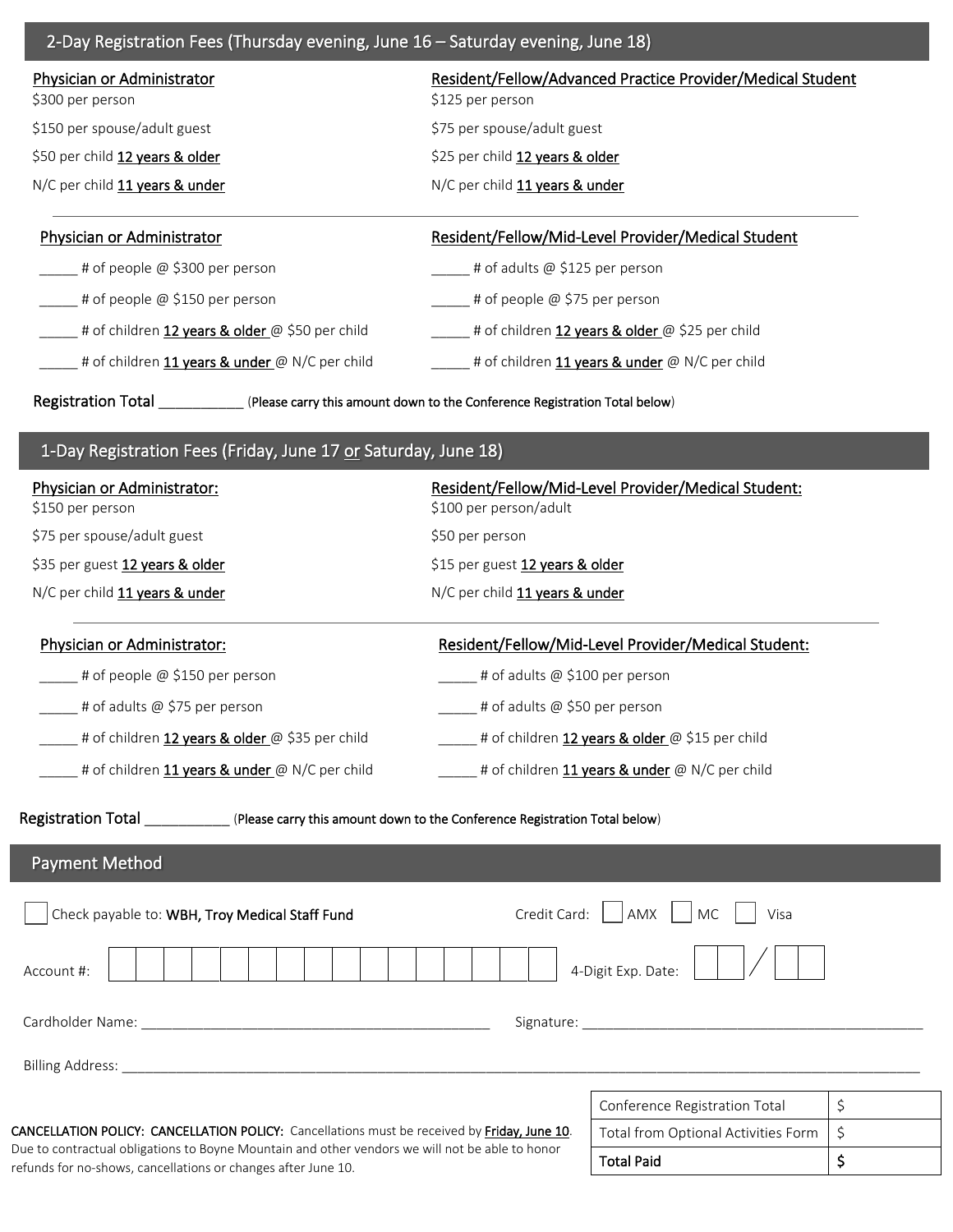# **Beaumont**

### 24<sup>th</sup> Annual Medical Staff Symposium Optional Activities Registration

| <b>Main Contact</b>                                                                                                                        |                                                                                                  |                                                         |
|--------------------------------------------------------------------------------------------------------------------------------------------|--------------------------------------------------------------------------------------------------|---------------------------------------------------------|
|                                                                                                                                            |                                                                                                  |                                                         |
| First Name                                                                                                                                 | Last Name                                                                                        |                                                         |
| <b>Daily Optional Activities</b>                                                                                                           |                                                                                                  |                                                         |
|                                                                                                                                            | In registering for optional activities, please be sure to include each participant's name        |                                                         |
| THURSDAY, JUNE 16                                                                                                                          | <b>FRIDAY, JUNE 17 (CONTINUED)</b>                                                               | FRIDAY, JUNE 17 (CONTINUED)                             |
| 6 to 8 p.m. Welcome Reception                                                                                                              | 9:30 to 10:30 a.m. Tie Dye                                                                       | 5:30 to 8 p.m. Family BBQ                               |
| # of Adults                                                                                                                                | $\equiv$ # of Kids @ \$25/pp                                                                     | $\frac{1}{2}$ # of Participants 12+ years old @ \$40/pp |
| # of Kids 5+ years old                                                                                                                     | This activity is suitable for kids 4+ years old. This                                            | $\frac{1}{2}$ # of Kids 4 - 11 years old @ \$15/pp      |
| # of Kids under 5 years old                                                                                                                | activity can accommodate a maximum of 20<br>participants, which will be served first come, first | $\pm$ # of Kids under 4 years old @ N/C                 |
| Participants:                                                                                                                              | served.                                                                                          | BBQ Total \$                                            |
|                                                                                                                                            | Adult size shirt<br>Child size shirt                                                             |                                                         |
|                                                                                                                                            |                                                                                                  | Participants:                                           |
|                                                                                                                                            | M<br>– M                                                                                         |                                                         |
|                                                                                                                                            | XL                                                                                               |                                                         |
| FRIDAY, JUNE 17<br>6:45 to 8:30 a.m. Breakfast Buffet                                                                                      | Tie Dye Total \$                                                                                 |                                                         |
| # of Adults                                                                                                                                | Registration for this activity must be received by                                               |                                                         |
| # of Children 5+ years old                                                                                                                 | Friday, June 3.                                                                                  |                                                         |
| # of Children under 5 years old                                                                                                            | Participants:                                                                                    | 8 to 9 p.m. Family Relay Races                          |
| Participants:                                                                                                                              |                                                                                                  | T-shirts:<br>Adult: SM to 2XL                           |
|                                                                                                                                            |                                                                                                  | Child: XS to XL                                         |
|                                                                                                                                            |                                                                                                  | T-shirts will be guaranteed for all registrations       |
|                                                                                                                                            | 12:15 p.m. Lunch Buffet                                                                          | received by Friday, June 3.                             |
|                                                                                                                                            | # of Adults                                                                                      | Participant<br>Shirt size                               |
| 8:30 to 11 a.m. Zipline Tour *                                                                                                             | # of Kids 5+ years old                                                                           | 1.                                                      |
| # of Participants @ \$60/pp                                                                                                                | _# of Kids under 5 years old                                                                     | 2.                                                      |
| Participants must be 60+ pounds. The activity can                                                                                          | Participants:                                                                                    |                                                         |
| accommodate a maximum of 15 participants, which                                                                                            |                                                                                                  | 3.                                                      |
| will be served first come, first served.                                                                                                   |                                                                                                  | 4.                                                      |
| Zipline Total \$                                                                                                                           |                                                                                                  | 5.                                                      |
| Participants:                                                                                                                              |                                                                                                  | 6.                                                      |
|                                                                                                                                            | 1:30 to 4:30 p.m. Rafting on the Jordan River                                                    | 7.                                                      |
|                                                                                                                                            | # of Participants 10+ years old @ \$30/pp                                                        | 8.                                                      |
|                                                                                                                                            | $\frac{1}{2}$ # of Kids 5 – 9 years old @ \$20/pp                                                | 9.                                                      |
| 8:30 to 10:15 a.m. Segway Tour +                                                                                                           | This activity is suitable for individuals 5+ years old<br>and can accommodate a maximum of 60    | 10.                                                     |
| # of Participants @ \$65/pp                                                                                                                | participants, which will be served first come, first                                             |                                                         |
| Participants must be 14+ years old and weigh                                                                                               | served                                                                                           |                                                         |
| between 100 and 260 pounds to participate. A<br>maximum of 7 can participate, and will be admitted<br>on a first come, first served basis. | Rafting Total \$<br>Participants:                                                                | See reverse for Saturday activities                     |

Segway Total \$\_

Participants:

Advanced registration is highly recommended for all activities. Due to space constraints and limited availability, we are unable to guarantee onsite registration for any activities.